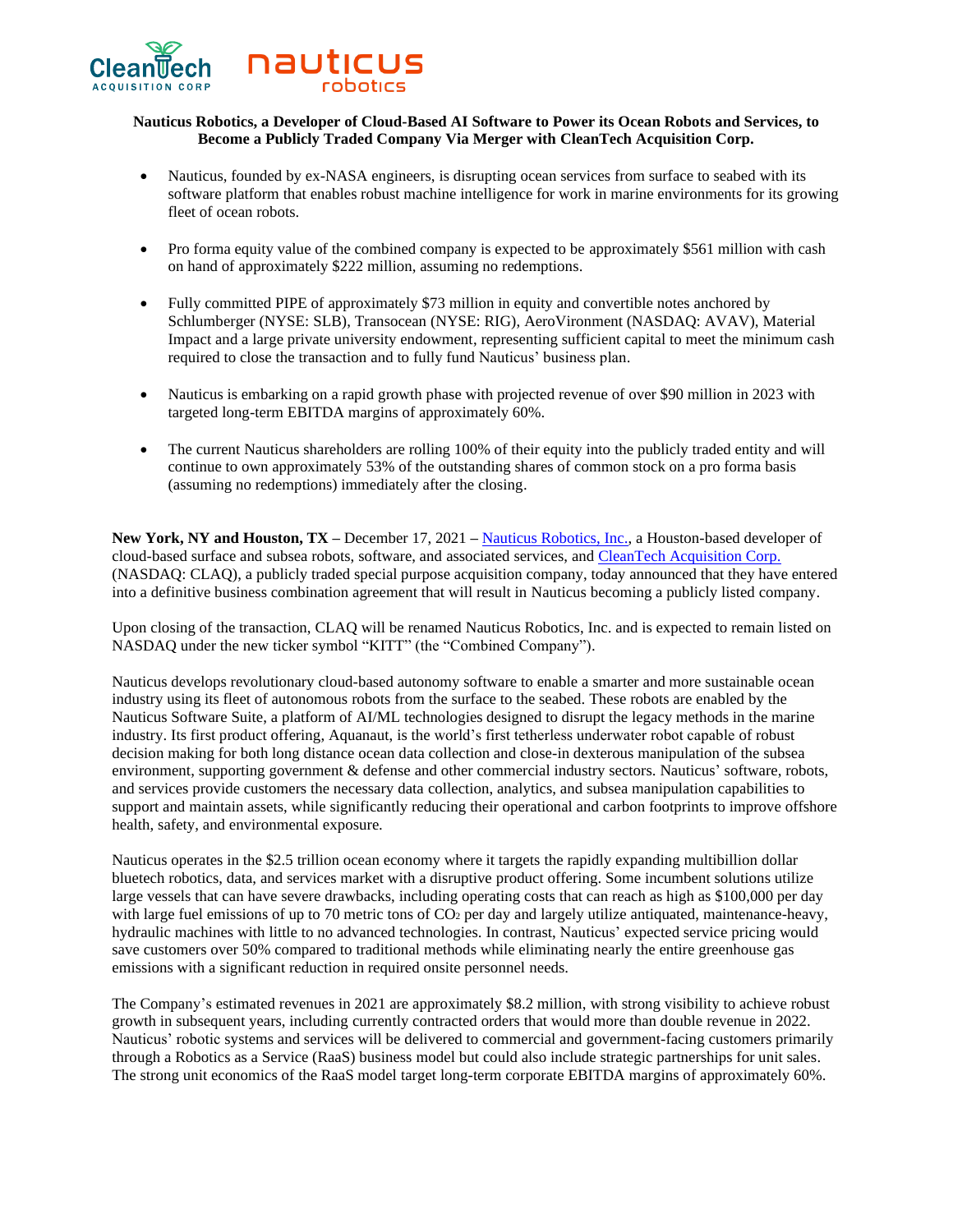

Nauticus Founder, Chairman & Chief Executive Officer, Nicolaus Radford and the current management team will continue to lead the Combined Company.

Radford said: "The passion and conviction of our team at Nauticus has fueled the creation of a truly disruptive and innovative company in the ocean space, and we are eager to take the next step in our growth trajectory as a public company. A substantial core of our team has been together, first starting at NASA and now at Nauticus for 15 to 20 years and I am inspired by their relentless pursuit toward this dream. Their talent and efforts are second to none and I could not be prouder of what we have and will accomplish. The ocean will be the epicenter in our fight against climate change and the offshore ocean services industry has signaled the beginning of a major technology revolution to combat it. Toward that end, we have brought to market a suite of products and services that can make a significant impact on our customers' cost profile, carbon footprint, and safety by reducing the reliance on costly and carbon intensive surface assets that traditionally service the many sectors of this industry."

Eli Spiro, CEO of CLAQ**,** commented: "CLAQ was created to find a great business that has a positive impact on the world's carbon footprint. We set a high bar for ourselves and could not be more impressed with Nic and the entire Nauticus team. We believe Nauticus' RaaS model has the potential for strong returns while operating in a market in dire need of disruption. The high caliber of partners and investors Nauticus has attracted, including blue-chip customers in the offshore industry, is impressive and we believe this validates their technology and solution. On a personal note, it has been a tremendous pleasure to get to know and work with Nic – he's a true leader and has been an inspiration to all of us at CleanTech throughout this transaction."

## **Transaction Overview**

The pro forma equity valuation (assuming no redemptions) of the Combined Company is expected to be approximately \$561 million. Estimated cash proceeds to the Combined Company from the transaction are expected to consist of CLAQ's approximately \$174.2 million of cash in trust (assuming no redemptions) and approximately \$73 million from a fully committed Private Investment in Public Equity ("PIPE Investment") in equity and convertible notes anchored by existing investors. Proceeds from the fully committed PIPE Investment fully cover the minimum cash requirement for the transaction, reducing potential transaction uncertainty.

Upon the closing of the transaction, and assuming none of CLAQ's public stockholders elect to redeem their shares of common stock and no additional shares of common stock are issued upon the closing of the transaction, it is anticipated that CLAQ's public stockholders (other than the PIPE Investment investors) would retain an ownership interest of approximately 33% in the Combined Company, the PIPE Investment investors will own approximately 6% of the Combined Company, the co-sponsors, officers, directors and other holders of CLAQ founder shares will retain an ownership interest of approximately 8% of the Combined Company, and the Nauticus stockholders will own approximately 53% of the Combined Company. These values exclude \$75 million of earn-out shares that would be paid in common stock if applicable requirements are met.

The board of directors of each of CLAQ and Nauticus approved the transaction, which is expected to close in the first half of 2022. The transaction will require the approval of the stockholders of CLAQ and is subject to other customary closing conditions including the receipt of certain regulatory approvals. The transaction will also require the approval of the stockholders of Nauticus. Stockholders holding the requisite vote of Nauticus have executed a support agreement and have agreed to vote in favor of the merger and related transactions by unanimous written consent or at a meeting of stockholders when called by Nauticus.

Additional information about the proposed transaction, including a copy of the business combination agreement and investor presentation, will be provided in a Current Report on Form 8-K to be filed by CLAQ with the SEC and available at www.sec.gov.

# **Advisors**

Chardan acted as exclusive financial advisor to CLAQ and as sole placement agent on the PIPE. Loeb & Loeb LLP acted as the legal advisor to CLAQ. Winston & Strawn LLP acted as the legal advisor to Nauticus.

## **Investor Conference Call**

Nauticus and CLAQ will host a joint investor conference call to discuss the proposed transaction on Friday, December 17, 2021 at 8:30 a.m. Eastern Time. All interested parties may listen by selecting the webcast link [here.](https://edge.media-server.com/mmc/p/46uhj2w6)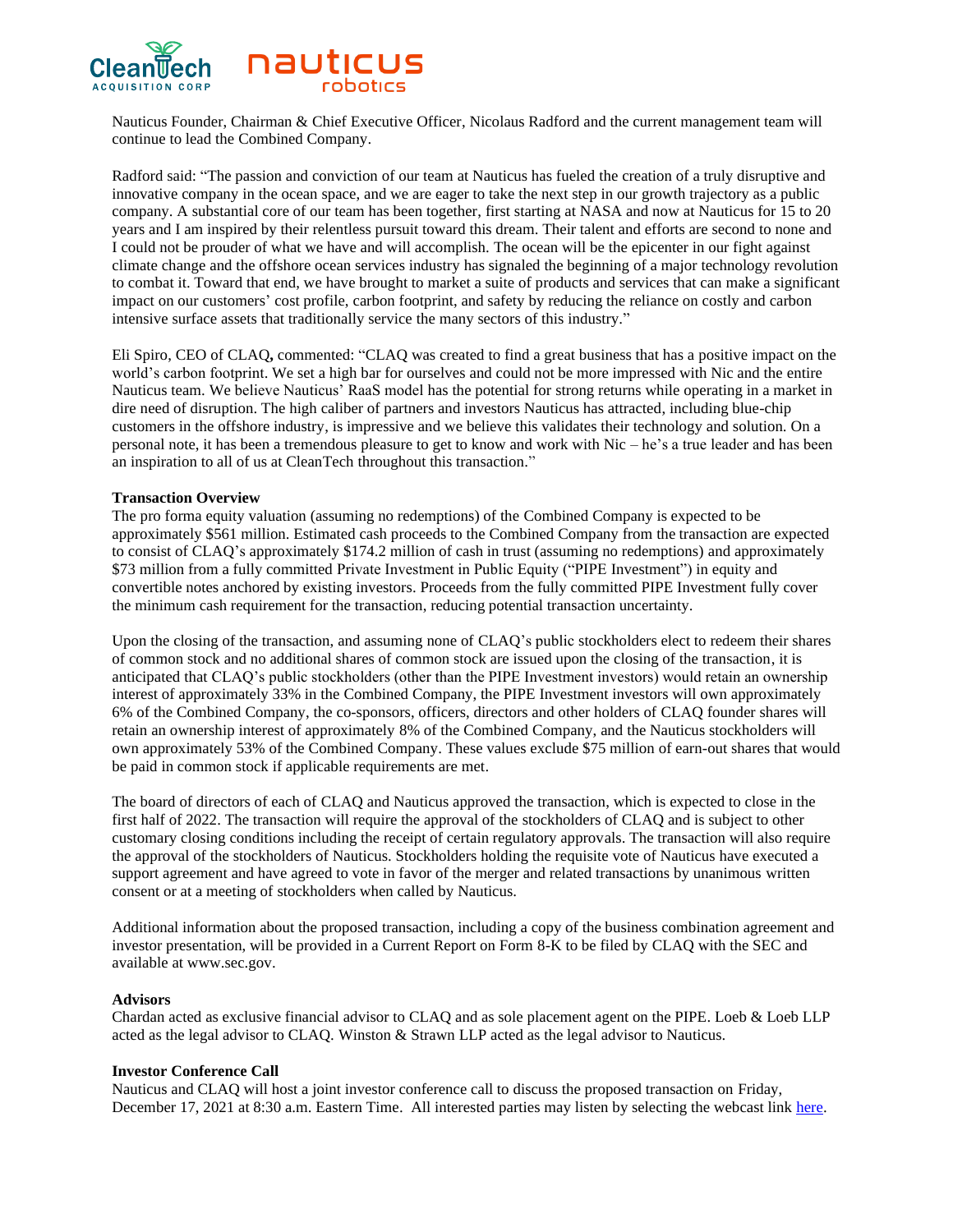

Parties who wish to participate in the webcast via teleconference may dial 877-825-4893, or parties outside of the U.S. may dial 409-216-0806. The conference ID number is 4017137. An audio-only replay will be available for replay two hours after the call's completion for a period of 14 days. To access the recording, please dial 855-859- 2056 or 404-537-3406 and when prompted for the conference ID, enter 4017137.

#### **About Nauticus**

[Nauticus,](https://nauticusrobotics.com/) is a Houston-based developer of cloud-based subsea robots, software, and services delivered in a modern business model to the ocean industry. Nauticus' robotic systems will be delivered to commercial and governmentfacing customers primarily through a Robotics as a Service (RaaS) business model but also include direct product sales. This modernized approach to ocean robotics as a service has resulted in the development of a range of products for retrofit/upgrading legacy systems and other vehicle platforms. Nauticus' services provide customers the necessary data collection, analytics, and subsea manipulation capabilities to support and maintain assets while significantly reducing their operational footprint, operating cost, and greenhouse gas emissions, to improve offshore health, safety, and environmental exposure.

#### **About CLAQ**

[CleanTech Acquisition Corp.](https://www.cleantechac.com/) is a special purpose acquisition company formed in January 2021 with the purpose of entering into a business combination with one or more businesses. CleanTech Sponsor I LLC and CleanTech Investments LLC, an affiliate of Chardan, are the founders and co-sponsors of CLAQ.

#### **Forward-Looking Statements**

This press release contains forward-looking statements within the meaning of section 27A of the U.S. Securities Act of 1933, as amended (the "Securities Act"), and section 21E of the U.S. Securities Exchange Act of 1934 ("Exchange Act") that are based on beliefs and assumptions and on information currently available to CLAQ and Nauticus. In some cases, you can identify forward-looking statements by the following words: "may," "will," "could," "would," "should," "expect," "intend," "plan," "anticipate," "believe," "estimate," "predict," "project," "potential," "continue," "ongoing," "target," "seek" or the negative or plural of these words, or other similar expressions that are predictions or indicate future events or prospects, although not all forward-looking statements contain these words. Any statements that refer to expectations, projections or other characterizations of future events or circumstances, including projections of market opportunity and market share, the capability of Nauticus' business plans including its plans to expand, the sources and uses of cash from the proposed transaction, the anticipated enterprise value of the combined company following the consummation of the proposed transaction, any benefits of Nauticus' partnerships, strategies or plans as they relate to the proposed transaction, anticipated benefits of the proposed transaction and expectations related to the terms and timing of the proposed transaction are also forwardlooking statements. These statements involve risks, uncertainties and other factors that may cause actual results, levels of activity, performance or achievements to be materially different from those expressed or implied by these forward-looking statements. Although each of CLAQ and Nauticus believes that it has a reasonable basis for each forward-looking statement contained in this communication, each of CLAQ and Nauticus caution you that these statements are based on a combination of facts and factors currently known and projections of the future, which are inherently uncertain. In addition, there will be risks and uncertainties described in the proxy statement/prospectus on Form S-4 relating to the proposed transaction, which is expected to be filed by CLAQ with the SEC and other documents filed by CLAQ or Nauticus from time to time with the SEC. These filings may identify and address other important risks and uncertainties that could cause actual events and results to differ materially from those contained in the forward-looking statements. Neither CLAQ nor Nauticus can assure you that the forward-looking statements in this communication will prove to be accurate. These forward-looking statements are subject to a number of risks and uncertainties, including, among others, the ability to complete the business combination due to the failure to obtain approval from CLAQ's stockholders or satisfy other closing conditions in the business combination agreement, the occurrence of any event that could give rise to the termination of the business combination agreement, the ability to recognize the anticipated benefits of the business combination, the amount of redemption requests made by CLAQ's public stockholders, costs related to the transaction, the impact of the global COVID-19 pandemic, the risk that the transaction disrupts current plans and operations as a result of the announcement and consummation of the transaction, the outcome of any potential litigation, government or regulatory proceedings and other risks and uncertainties, including those to be included under the heading "Risk Factors" in the final prospectus for CLAQ's initial public offering filed with the SEC on July 16, 2021 and in its subsequent quarterly reports on Form 10-Q and other filings with the SEC. There may be additional risks that neither CLAQ or Nauticus presently know or that CLAQ and Nauticus currently believe are immaterial that could also cause actual results to differ from